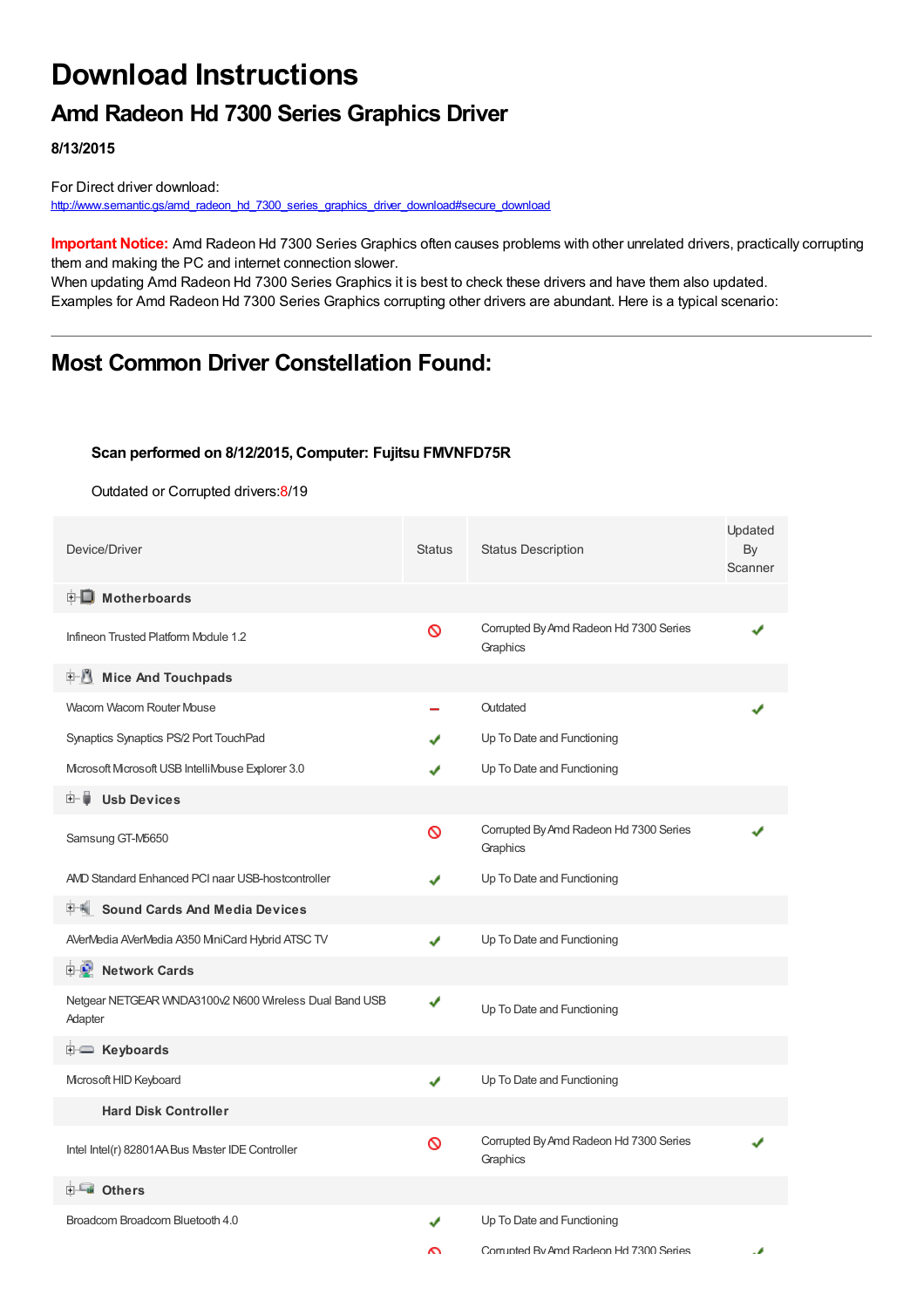| Nokia Nokia 5230 USB OBEX                     | $\check{}$ | Unitapida by mian saabon't is not obtion<br>Graphics |  |
|-----------------------------------------------|------------|------------------------------------------------------|--|
| Intel(R) Graphics Chipset (KCH) Driver        |            | Up To Date and Functioning                           |  |
| <b>D</b> Cameras, Webcams And Scanners        |            |                                                      |  |
| Sonix USB Video Device                        | ⊚          | Corrupted By Amd Radeon Hd 7300 Series<br>Graphics   |  |
| <b>Dideo Cards</b>                            |            |                                                      |  |
| VIA/S3G VIA/S3G UniChrome Pro IGP             |            | Outdated                                             |  |
| <b>Devices</b> Input Devices                  |            |                                                      |  |
| Mcrosoft HID-compliant system control device  | J          | Up To Date and Functioning                           |  |
| <b>E-19 Port Devices</b>                      |            |                                                      |  |
| PROLINK PROLINK Diagnostics Device (COMB)     |            | Outdated                                             |  |
| <b>E</b> Monitors                             |            |                                                      |  |
| Sony Digital Flat Panel (1024x768)            |            | Up To Date and Functioning                           |  |
| <b>E-6</b> Mobile Phones And Portable Devices |            |                                                      |  |
| <b>Acer NOKIA</b>                             |            | Up To Date and Functioning                           |  |

## **Amd Radeon Hd 7300 Series Graphics Driver Models:**

| <b>Driver Model</b>                                     | <b>Original</b> | Last<br><b>Upload Date Modification</b> | <b>Driver File</b>                                                               | <b>File</b><br><b>Size</b> | <b>Most</b><br><b>Compatible</b><br><b>Computer</b><br><b>Model</b> | <b>Availabilty</b><br>Тo<br><b>Scanner</b> |
|---------------------------------------------------------|-----------------|-----------------------------------------|----------------------------------------------------------------------------------|----------------------------|---------------------------------------------------------------------|--------------------------------------------|
| Amd Radeon Hd 7300 Series<br><b>Graphics 1.12081.1</b>  | 12/10/2014      | 8/9/2015                                | k-1.12081.1.exe                                                                  |                            | 103kb NEC PC-BL550DS6W,                                             |                                            |
| Amd Radeon Hd 7300 Series<br><b>Graphics L32877</b>     | 9/26/2014       | 8/8/2015                                | otjn-l32877.exe                                                                  | 44kb                       | Packard Bell IPower<br>X9200.                                       |                                            |
| Amd Radeon Hd 7300 Series<br><b>Graphics K23969</b>     | 12/18/2014      | 8/3/2015                                | amd_radeon_hd_7300_series_graphics-<br>205kb Sony VGN-NS10L_S,<br>k23969.exe     |                            |                                                                     |                                            |
| Amd Radeon Hd 7300 Series<br>Graphics 83029             | 11/7/2014       | 8/7/2015                                | amd_radeon_hd_7300_series_graphics-<br>128kb<br>83029.exe                        |                            | HPEP086AA-ABS<br>m7370.se,                                          |                                            |
| Amd Radeon Hd 7300 Series<br>Graphics 42684             | 10/8/2014       | 8/5/2015                                | amd_radeon_hd_7300_series_graphics-<br>160kb MSIMS-9179,<br>42684.exe            |                            |                                                                     |                                            |
| Amd Radeon Hd 7300 Series<br>Graphics 3261.1            | 1/11/2015       | 8/7/2015                                | amd_radeon_hd_7300_series_graphics-<br>110kb IBM26523CU,<br>3261.1.exe           |                            |                                                                     |                                            |
| Amd Radeon Hd 7300 Series<br><b>Graphics 1.121.132</b>  | 10/20/2014      | 8/9/2015                                | amd_radeon_hd_7300_series_graphics-<br>197kb<br>1.121.132.exe                    |                            | Panasonic CF-<br>30CASAXBM,                                         |                                            |
| Amd Radeon Hd 7300 Series<br>Graphics 232.13            | 7/25/2014       | 8/6/2015                                | amd_radeon_hd_7300_series_graphics-<br>199kb NECPC-LG17FWTGG,<br>232.13.exe      |                            |                                                                     |                                            |
| Amd Radeon Hd 7300 Series<br><b>Graphics 3292.16</b>    | 8/26/2014       | 8/8/2015                                | amd_radeon_hd_7300_series_graphics-<br>80kb Lenovo ThinkPad L430,<br>3292.16.exe |                            |                                                                     |                                            |
| Amd Radeon Hd 7300 Series<br>Graphics P72237            | 7/24/2014       | 8/6/2015                                | amd_radeon_hd_7300_series_graphics-<br>169kb<br>p72237.exe                       |                            | HPT3735tr-AB8<br><b>RR879AA,</b>                                    |                                            |
| Amd Radeon Hd 7300 Series<br>Graphics 82496             | 11/20/2014      | 8/5/2015                                | amd_radeon_hd_7300_series_graphics-<br>112kb<br>82496.exe                        |                            | Packard Bell IXTREME<br>MC 9740.                                    |                                            |
| Amd Radeon Hd 7300 Series<br><b>Graphics Z4331.11.1</b> | 9/18/2014       | 8/4/2015                                | amd_radeon_hd_7300_series_graphics-60kb<br>z4331.11.1.exe                        |                            | HPAY627AAR-ABA<br>a4313w,                                           |                                            |
| Amd Radeon Hd 7300 Series<br><b>Graphics 1.182.12.1</b> | 12/16/2014      | 8/5/2015                                | amd_radeon_hd_7300_series_graphics-<br>202kb HPDF194A-ABZ484,<br>1.182.12.1.exe  |                            |                                                                     |                                            |
| Amd Radeon Hd 7300 Series<br>Graphics 22227             | 1/30/2015       | 7/31/2015                               | amd_radeon_hd_7300_series_graphics-<br>34kb Gateway GM5688E,<br>22227.exe        |                            |                                                                     |                                            |

**Amd Radeon Hd 7300 Series**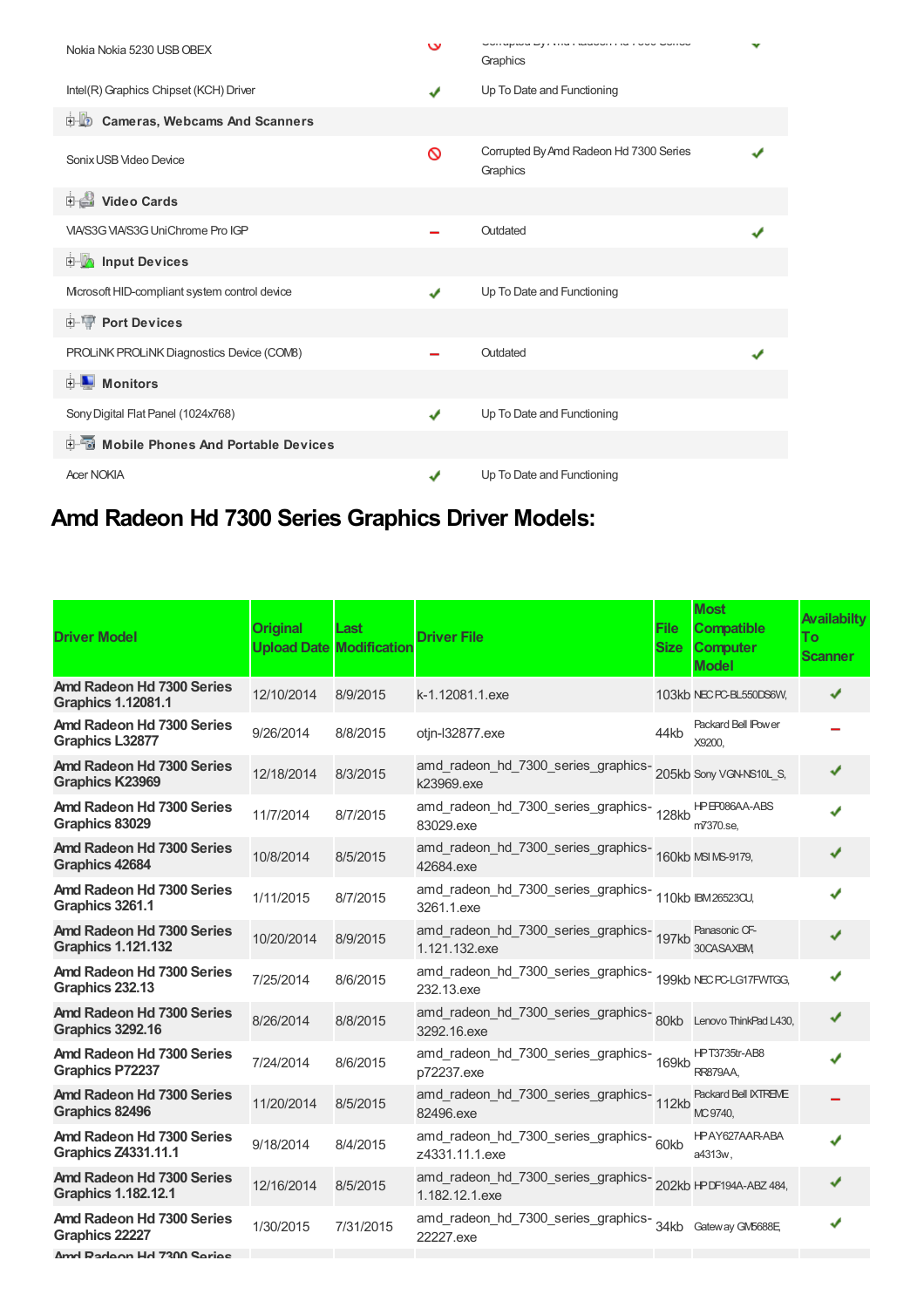| יווא ולאטשטו ווען ויטשטאן וויס<br>Graphics 72246          | 12/9/2014  | 8/6/2015  | gdysl-72246.exe                                                                 |       | 35kb Acer V3-771,                       |  |
|-----------------------------------------------------------|------------|-----------|---------------------------------------------------------------------------------|-------|-----------------------------------------|--|
| Amd Radeon Hd 7300 Series<br><b>Graphics O71.181.11.1</b> | 10/1/2014  | 8/5/2015  | amd_radeon_hd_7300_series_graphics-<br>80kb Lenovo 7484W76,<br>o71.181.11.1.exe |       |                                         |  |
| Amd Radeon Hd 7300 Series<br><b>Graphics 7362.11.1</b>    | 1/9/2015   | 8/7/2015  | amd_radeon_hd_7300_series_graphics-<br>197kb<br>7362.11.1.exe                   |       | HPFR471AA-UUW<br>a6655sc,               |  |
| Amd Radeon Hd 7300 Series<br><b>Graphics P22387</b>       | 11/14/2014 | 8/6/2015  | amd_radeon_hd_7300_series_graphics-<br>158kb Sony VGN-TZ27FN<br>p22387.exe      |       |                                         |  |
| Amd Radeon Hd 7300 Series<br>Graphics 1.13473             | 8/13/2014  | 8/10/2015 | amd_radeon_hd_7300_series_graphics-<br>102kb I+P23-a030a,<br>1.13473.exe        |       |                                         |  |
| Amd Radeon Hd 7300 Series<br>Graphics 62479               | 9/8/2014   | 8/7/2015  | amd_radeon_hd_7300_series_graphics-<br>134kb Fujitsu FM/NFB70BK,<br>62479.exe   |       |                                         |  |
| Amd Radeon Hd 7300 Series<br><b>Graphics S72683</b>       | 9/14/2014  | 8/9/2015  | amd_radeon_hd_7300_series_graphics-<br>106kb Sony VPCF12YFX,<br>s72683.exe      |       |                                         |  |
| Amd Radeon Hd 7300 Series<br>Graphics 40833               | 10/6/2014  | 8/3/2015  | amd_radeon_hd_7300_series_graphics- 50kb<br>40833.exe                           |       | MouseComputer Z68A-<br>SD60.            |  |
| Amd Radeon Hd 7300 Series<br><b>Graphics K80270</b>       | 10/16/2014 | 8/1/2015  | amd_radeon_hd_7300_series_graphics-<br>115kb<br>k80270.exe                      |       | <b>HPES116AA-B14</b><br>m7480.be.       |  |
| Amd Radeon Hd 7300 Series<br><b>Graphics 81.1022.1</b>    | 9/25/2014  | 8/4/2015  | amd_radeon_hd_7300_series_graphics-<br>112kb LGLW20-13DT,<br>81.1022.1.exe      |       |                                         |  |
| Amd Radeon Hd 7300 Series<br>Graphics U302.104            | 8/10/2014  | 8/6/2015  | f-u302.104.exe                                                                  | 175kb | HPNY584AA-AC4 600-<br>1010 <sub>b</sub> |  |
| Amd Radeon Hd 7300 Series<br>Graphics 40722               | 12/14/2014 | 8/7/2015  | amd_radeon_hd_7300_series_graphics-<br>127kb Sony VGC-RW75UD,<br>40722.exe      |       |                                         |  |
| Amd Radeon Hd 7300 Series<br><b>Graphics 1.13080</b>      | 10/11/2014 | 8/3/2015  | amd_radeon_hd_7300_series_graphics-<br>181kb<br>1.13080.exe                     |       | Gateway DX4710-<br><b>UB801A.</b>       |  |
| Amd Radeon Hd 7300 Series<br>Graphics 30482               | 8/14/2014  | 8/6/2015  | amd_radeon_hd_7300_series_graphics-65kb<br>30482.exe                            |       | HPFQ641AA-AC4<br>s3715b,                |  |
| Amd Radeon Hd 7300 Series<br>Graphics 21.1983             | 9/20/2014  | 8/5/2015  | amd_radeon_hd_7300_series_graphics-<br>117kb<br>21.1983.exe                     |       | Toshiba SATELLITE<br>C855-207,          |  |
| Amd Radeon Hd 7300 Series<br><b>Graphics 70462.1</b>      | 1/12/2015  | 8/6/2015  | $icsz$ ggg- $70462.1$ .exe                                                      | 184kb | Lenovo ThinkCentre<br>A52.              |  |
| Amd Radeon Hd 7300 Series<br><b>Graphics 1.12821.1</b>    | 1/26/2015  | 8/2/2015  | amd_radeon_hd_7300_series_graphics-<br>110kb Sony VPCF11A4E,<br>1.12821.1.exe   |       |                                         |  |

### **Typical Driver constellation for scanned computers:**

#### **Data derived from 1202 scans made on these 615 computers from 12/30/2014 to 7/31/2015:**

IBMEserver xSeries 335 -[8676LSX,HPHPCompaq dx6100 MT, SonyVGC-LB92S,Compaq Presario 7RPM11 195749-999, SamsungG910, Packard Bell EASYNOTE PB62S00106, Medion P8613, Fujitsu FMMB5Y3, Sony SVE15138CGS, HP ProLiant BL490cG7, Toshiba DynaBook G6C/X18CME, Sony VGN-NR270N, Acer Veriton M200-Q57, Packard Bell OneTwo S3221,GatewayP-6318u HSN, Seneca Pro86308,HPGPG62-A20SYNB,CdcPointSpa MS-7277, ARLTComputer ProdukteQuattro Power Station GTX560, Sony PCG-FX33S\_BP, NEC PC-MK33LBZCE, Seanix C3V, HP PAVILION ZV6000, LGR1-CUP1E1, NEC Express5800/56Xd [N8000-576, HP Pavilion G60-418CA, Toshiba SATELLITE C855-1NF, Gigabyte H61M-USB3-B3, Compaq DD376A-ABX6660. FI110, Fujitsu FMMS8AE, Fujitsu FMMFC60BJ, Lenovo MT-M5536-A82,HPHPCompaq dc5100 MT, SonyVPCW12Z1T,HPPX635AA-ABUt3040.uk,HPP6563sc, SonyVPCF1290X,HPP6-2370ef, Intel WIV68805-0072, Medion P8613, Gateway 310 2900297, Intel WIV68805-0052, Packard Bell Imedia S3270, HP Pavilion zd7000, ECS HDC-I, Panasonic CF-W8GWEZFN2, Panasonic CF-18KH2ZXBC, Toshiba SATELLITEC50-A-14V, Epson Endeavor NY3300S,HPHPPRO6200 MTPC, SonyVPCF13QFX, IBM812235U, SonyVGC-RM75UD, Panasonic CF-SX1GEFDP, LGR490-K.ARCRE1, LGE500-S.AP28P,HPS5-1028hk, ECS331,HPCompaq 610, SAMSUN350V, WIPROWSG37555W7-0288,Gigabyte M1022, Medion E3211, HP EG601AA-AB1 a1212k, Gateway MD7321U, Lenovo ThinkCentre A62, ARCELIK 1PF-ANB 586D1 MT, ASUS X200MA, Panasonic CF-T1RCAXR, Panasonic CF-18KDHNBVA, NEC PC-VJ25AAN6HJR9, Gigabyte MSH61PI-EX, Gateway MX7337H, Lenovo 2689PHG, Intel IntelDQ965GF, Gigabyte W551, HP RX881AAR-ABAm8000, M&AE10IS, IBM2888W5S, HP ES131AA-UUZt3415.ch, HP HP Compaq nw8000, NEC EASYNOTE PB11400006, HP Pavilion zd7000, LGG1-223YA2,NECPC-MY28FEZR6, PanasonicCF-R3DW1AXS,HPEJ254AA-ABFw5269.f, LGB75PS.AS5MB1D, Biostar TA75MH2, ICP/ IEi KINO-945GSE, Toshiba Satellite C855-S5194,HP3639, SonyVPCCW1TFX,GatewayPROFILE3,HPKQ260AA-AC4 a6540b, Lenovo ThinkPad L512, Toshiba SATELLITEC855-1U3,HPKE485AA-UUZ m9145.ch, LGE300-A.CB20A, Advantech UNO-2178A, PanasonicCF-30CTQCBBM, Lenovo 00P3799,HPPS426AA-ABGm1299a, PanasonicCF-30KAP002B, Lenovo ThinkPad X300, IBMRazo,Compaq DA255A-ABA6401RSHNA910,HPPS225AA-ABEt835.es, Toshiba SATELLITEC660-1VR,HPHPCompaq 6910p, Acer Aspire 1420P,HPNQ852AA-ABHIQ830nl, Epson ST160EEMR2, TYANS2895, Fujitsu FMVU90LB,Compaq EV958AA-ABFSR1804FRFR620, LGLS75-26JLCE1,HPHp workstation xw6000, Medion X9613,HPRX865AA-ABUt3705.uk,HPRS904AA-ACPt3625.at,HPEC581AA-B1Ud4176.se, SonyVGNFW490JFT,HP600-1210ch,Haier H53, HP PS294AA-ABZt840.it, GatewayDX4710-UB801A, NEC PC-VN470GS6R, MAXDATA Fusion 1000 I, HP NF566AA-ABU a6718.uk, Intel D2500CC, SAVSUN NC10, SonySVE1412ECXP, Fujitsu AMLO Li 2727, HP EC619AA-ABY a1130.dk, Toshiba Glacier10F, HP GQ538AA-ABD a6214.de, SonySVE1413APXB, AnabelleB Soho WN10, Lenovo ThinkPad X201, IBM2724W13,Compaq Presario 1201EA470019-012, Packard Bell EasyNote\_MX37-V-058NL, ASUS1008HA, WIPROWIV37455-0198, Sony VGN-UX50, NEC PC-VK22EAZHB, Intel Test Product, Packard Bell IXTREME MC 9740, Toshiba SATELLITE C850-16W, Panasonic CF-S8HYEDPS, Acer TravelMate 8371, IBM81838HJ,CompaqGS255AV-AB4 SR5211CF,Compaq EC516AA-ABHSR1519NL NL530,Gigabyte EG45M-UD2H,HPRF759AA-ABFs7640.f, Packard Bell IMEDIAMC 8830, Toshiba SATELLITE PRO T130, HP PN111AA-ABFt760.f, HP VS165AA-UUW s5270sc, IBM IBMeServer m Mem-[7976KJG, NEC PC-VJ25AEZ78, HP GG685AA-ABFa6117.f, Toshiba Dynabook SSRX1/T9A, SonyVGN-TZ37GN\_N, LGS1-MDGLG, PanasonicCF-W2EW6AXS,HPPL497AA-UUZa720.ch,NECPC-GV286GLGL, Toshiba Satellite A100-626, IBM18445GU, HP P9921A-ABA743c, AnabelleB Argyle M300, HP DY149A-ABU t540.uk, Lenovo ThinkPad W530, VOYAGEURPC Warranty06/23/2014,Dell PowerEdge R410, Exper ACTIVEDEX144, Toshiba SATELLITEC855-2L1, IBM831136U, IBM25296AG,CASPER CASPERPRO,NECPC-VG32SVZGH, Fujitsu LifeBook A6030,Compaq DC477A-ABAS3100NXNA111, SonyVGN-FW550F, IBM2530A56, Lenovo 7663V2L, Lenovo ThinkCentre M58e, MSI SO-7597, Fujitsu CLW8GAG1D, Lenovo 9622W4D, HP 500-018es, LG S530-L.ACR1AD, Sony VGN-SZ17SP\_C, NEC PC-BL350DW6B, HP HP Compaq 6715b, NEC PC-MY30VBZED, Panasonic CF-Y8FW8CJS, Toshiba SATELLITE C870-1HG, Toshiba SATELLITE C870-14G, SonyVPCF128FJ, Sony SVZ13116GXX, Toshiba SATELLITE C870D-10D, HP WL325AA-ABD p6326de, IBM ThinkPad T43p, Gigabyte M1028, Panasonic CF-52PFNBVQP, Seneca U53131, AT ALSEN, MSI MS-7733,GatewayE3048,HPPX688AA-B14 t3040.be, MAXDATAPRO6105IW,Compaq FZ090AA-ABFSR5605FR, ASUSESC2000G2, PanasonicCF-T1RCAXR, SonyVGN-SZ3HRP\_B, IBM26478RG, WIPROWIV52K55-0126, SonyVGN-FW21L, IBMIBMeServer 206m -[8485PEE, PanasonicCF-W8FWDAJS,Gateway